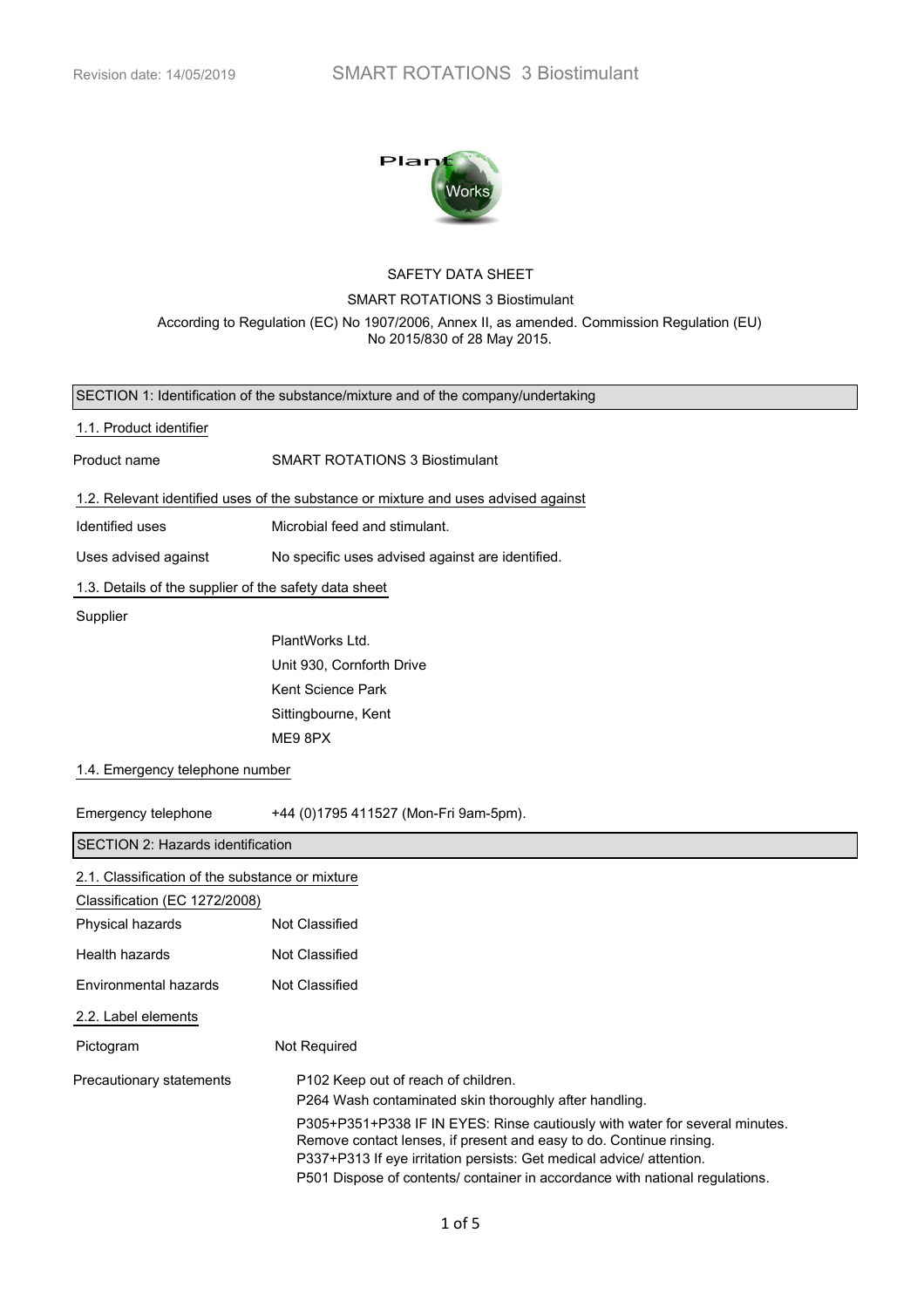Supplementary precautionary statements P280 Wear protective gloves/ protective clothing/ eye protection/ face protection.

2.3. Other hazards N/A

### SECTION 3: Composition/information on ingredients

Not classified.

#### SECTION 4: First aid measures

#### 4.1. Description of first aid measures

| General information<br>medical                                                  | Get medical attention if any discomfort continues. Show this Safety Data Sheet to the<br>personnel.                                                                                                                    |  |
|---------------------------------------------------------------------------------|------------------------------------------------------------------------------------------------------------------------------------------------------------------------------------------------------------------------|--|
| Inhalation                                                                      | Move affected person to fresh air and keep warm and at rest in a position comfortable for<br>breathing. Loosen tight clothing such as collar, tie or belt. Get medical attention if symptoms<br>are severe or persist. |  |
| Ingestion                                                                       | Rinse mouth thoroughly with water. Get medical advice/attention if you feel unwell. Do not<br>induce vomiting unless under the direction of medical personnel.                                                         |  |
| Skin contact                                                                    | Rinse with. Plenty of water. Remove contaminated clothing and wash before reuse. If<br>irritation persists, seek medical attention.                                                                                    |  |
| Eye contact                                                                     | Rinse with water for at least 10 min. Obtain medical attention.                                                                                                                                                        |  |
| Protection of first aiders                                                      | First aid personnel should wear appropriate protective equipment during any rescue.                                                                                                                                    |  |
| 4.2. Most important symptoms and effects, both acute and delayed.               |                                                                                                                                                                                                                        |  |
| General Information:                                                            | None under normal use.                                                                                                                                                                                                 |  |
| 4.3. Indication of any immediate medical attention and special treatment needed |                                                                                                                                                                                                                        |  |
| Notes for the doctor                                                            | Treat symptomatically.                                                                                                                                                                                                 |  |

#### SECTION 5: Fire-fighting measures

#### 5.1. Extinguishing media

Suitable extinguishing media Use fire-extinguishing media suitable for the surrounding fire.

Unsuitable extinguishing media None known.

#### 5.2. Special hazards arising from the substance or mixture

| Hazardous combustion<br>products          | Thermal decomposition of some ingredients may give off fumes. Do not breathe fumes.                                                                                                                                        |
|-------------------------------------------|----------------------------------------------------------------------------------------------------------------------------------------------------------------------------------------------------------------------------|
| 5.3. Advice for firefighters              |                                                                                                                                                                                                                            |
| Protective actions during<br>firefighting | Avoid breathing fire gases or vapours. Evacuate area. Cool containers exposed to heat with<br>water spray and remove them from the fire area if it can be done without risk. Cool containers                               |
|                                           | exposed to flames with water until well after the fire is out. Control run-off water by containing<br>and keeping it out of sewers and watercourses. If risk of water pollution occurs, notify<br>appropriate authorities. |
| Special protective equipment<br>fire.     | Self-contained breathing apparatus and full protective body clothing must be worn in case of                                                                                                                               |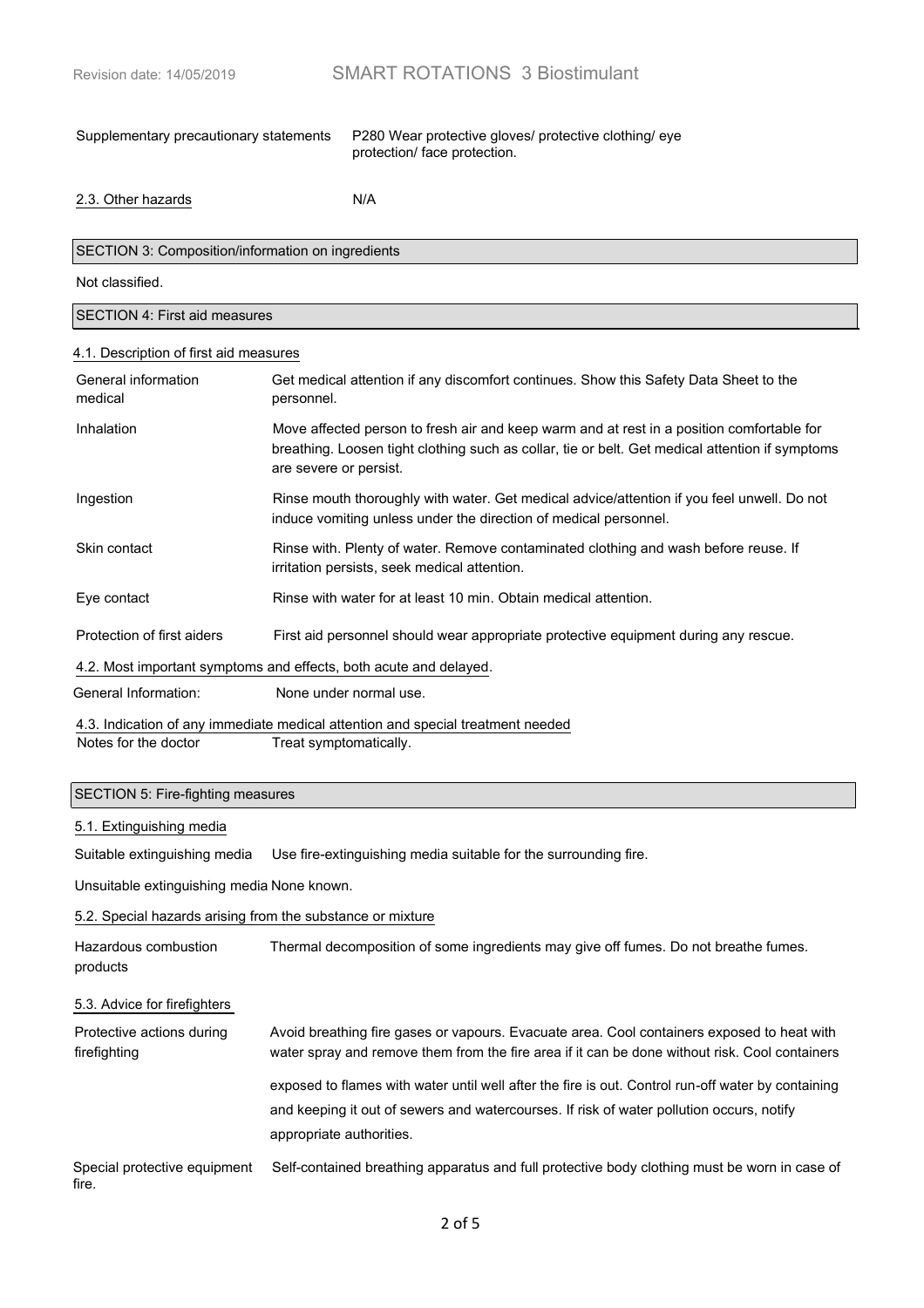L

| <b>SECTION 6: Accidental release measures</b>                                                                                                                                                                                                                                                                                                                                                                                               |                                                                                                                                                                                                                                               |                                                                                                                                         |  |
|---------------------------------------------------------------------------------------------------------------------------------------------------------------------------------------------------------------------------------------------------------------------------------------------------------------------------------------------------------------------------------------------------------------------------------------------|-----------------------------------------------------------------------------------------------------------------------------------------------------------------------------------------------------------------------------------------------|-----------------------------------------------------------------------------------------------------------------------------------------|--|
|                                                                                                                                                                                                                                                                                                                                                                                                                                             |                                                                                                                                                                                                                                               | 6.1. Personal precautions, protective equipment and emergency procedures                                                                |  |
| Personal precautions                                                                                                                                                                                                                                                                                                                                                                                                                        |                                                                                                                                                                                                                                               | Provide adequate ventilation. Avoid contact with eyes. Wear protective clothing as<br>described in Section 8 of this safety data sheet. |  |
| 6.2. Environmental precautions                                                                                                                                                                                                                                                                                                                                                                                                              |                                                                                                                                                                                                                                               |                                                                                                                                         |  |
| Environmental precautions                                                                                                                                                                                                                                                                                                                                                                                                                   | Avoid pollution of sewers and watercourses.                                                                                                                                                                                                   |                                                                                                                                         |  |
| Methods for cleaning up                                                                                                                                                                                                                                                                                                                                                                                                                     | 6.3. Methods and material for containment and cleaning up<br>Contain and sweep up spillages. Place unusable material in clearly labelled containers<br>of plastic bags for disposal. Wet residues are slippery, wash floor remove all traces. |                                                                                                                                         |  |
| 6.4. Reference to other sections                                                                                                                                                                                                                                                                                                                                                                                                            |                                                                                                                                                                                                                                               |                                                                                                                                         |  |
| Reference to other sections<br>For personal protection, see Section 8. See Section 11 for additional information on<br>health hazards. See Section 12 for additional information on ecological hazards. For<br>waste disposal, see Section 13.                                                                                                                                                                                              |                                                                                                                                                                                                                                               |                                                                                                                                         |  |
| SECTION 7: Handling and storage                                                                                                                                                                                                                                                                                                                                                                                                             |                                                                                                                                                                                                                                               |                                                                                                                                         |  |
| 7.1. Precautions for safe handling                                                                                                                                                                                                                                                                                                                                                                                                          |                                                                                                                                                                                                                                               |                                                                                                                                         |  |
| Usage precautions<br>Keep out of reach of children. Read and follow manufacturer's recommendations.<br>Keep away from food, drink and animal feeding stuffs. Wear protective clothing as<br>described in Section 8 of this safety data sheet. Keep pack tightly sealed when not in<br>use. Avoid prolonged contact with metals.<br>Advice on general occupational Wash skin thoroughly after handling. Take off contaminated clothing. Wash |                                                                                                                                                                                                                                               |                                                                                                                                         |  |
| hygiene                                                                                                                                                                                                                                                                                                                                                                                                                                     |                                                                                                                                                                                                                                               | contaminated clothing before reuse.                                                                                                     |  |
| SECTION 8: Exposure Controls/personal protection                                                                                                                                                                                                                                                                                                                                                                                            |                                                                                                                                                                                                                                               |                                                                                                                                         |  |
| 8.1. Control parameters                                                                                                                                                                                                                                                                                                                                                                                                                     |                                                                                                                                                                                                                                               |                                                                                                                                         |  |
| Occupational exposure limits                                                                                                                                                                                                                                                                                                                                                                                                                |                                                                                                                                                                                                                                               | N/A                                                                                                                                     |  |
| 8.2. Exposure controls                                                                                                                                                                                                                                                                                                                                                                                                                      |                                                                                                                                                                                                                                               |                                                                                                                                         |  |
| Appropriate engineering controls                                                                                                                                                                                                                                                                                                                                                                                                            |                                                                                                                                                                                                                                               | Provide adequate ventilation.                                                                                                           |  |
| Eye/face protection                                                                                                                                                                                                                                                                                                                                                                                                                         |                                                                                                                                                                                                                                               | Avoid contact with eyes.                                                                                                                |  |
| Hand protection                                                                                                                                                                                                                                                                                                                                                                                                                             |                                                                                                                                                                                                                                               | No specific hand protection recommended, nitrile gloves are advised.                                                                    |  |
| Hygiene measures                                                                                                                                                                                                                                                                                                                                                                                                                            |                                                                                                                                                                                                                                               | Wash hands thoroughly after handling. Do not eat, drink or smoke when<br>using this product. Wash contaminated clothing before reuse.   |  |
| Respiratory protection                                                                                                                                                                                                                                                                                                                                                                                                                      |                                                                                                                                                                                                                                               | No specific recommendations. Provide adequate ventilation                                                                               |  |
| Environmental exposure controls<br>Keep container tightly sealed when not in use.                                                                                                                                                                                                                                                                                                                                                           |                                                                                                                                                                                                                                               |                                                                                                                                         |  |
| SECTION 9: Physical and Chemical Properties                                                                                                                                                                                                                                                                                                                                                                                                 |                                                                                                                                                                                                                                               |                                                                                                                                         |  |

## 9.1. Information on basic physical and chemical properties

| Appearance                                   | Liguid                       |
|----------------------------------------------|------------------------------|
| Colour                                       | <b>Brown</b>                 |
| Odour                                        | Treacle like                 |
| Odour threshold                              | Not determined               |
| рH                                           | $-5$                         |
| Melting point                                | Not available.               |
| Initial boiling point and range              | Not available.               |
| Flash point                                  | Not available.               |
| Evaporation rate                             | Not available.               |
| Upper/lower flammability or explosive limits | Non-flammable, not explosive |
| Vapour pressure                              | Not available.               |
|                                              |                              |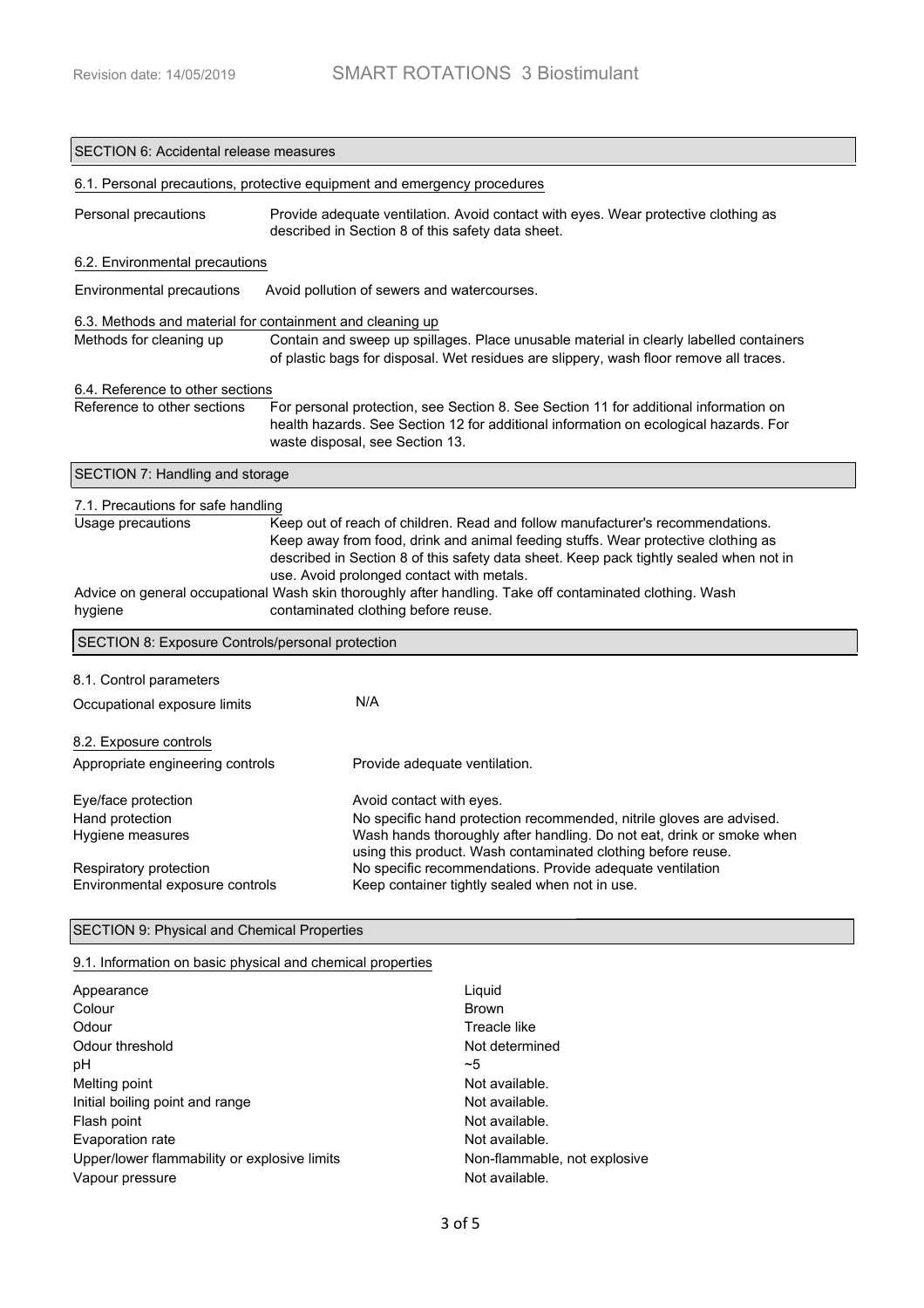# Revision date: 14/05/2019 SMART ROTATIONS 3 Biostimulant

| Vapour density<br>Relative density<br>Solubility(ies)<br>Partition coefficient<br>Auto-ignition temperature<br><b>Decomposition Temperature</b><br>Viscosity<br>Explosive properties<br>Oxidising properties | Not available.<br>$1.20 - 1.28$ g/ml<br>Not known.<br>Not available.<br>Not available.<br>Not available.<br>Not applicable.<br>Not considered to be explosive.<br>Does not meet the criteria for classification as oxidising. |  |  |
|--------------------------------------------------------------------------------------------------------------------------------------------------------------------------------------------------------------|-------------------------------------------------------------------------------------------------------------------------------------------------------------------------------------------------------------------------------|--|--|
| SECTION 10: Stability and reactivity                                                                                                                                                                         |                                                                                                                                                                                                                               |  |  |
| 10.1. Reactivity                                                                                                                                                                                             |                                                                                                                                                                                                                               |  |  |
| Reactivity                                                                                                                                                                                                   | Product has long-term stability umder normal conditions.                                                                                                                                                                      |  |  |
| 10.2. Chemical stability                                                                                                                                                                                     |                                                                                                                                                                                                                               |  |  |
| Stability                                                                                                                                                                                                    | Not applicable.                                                                                                                                                                                                               |  |  |
| 10.3. Possibility of hazardous reactions                                                                                                                                                                     |                                                                                                                                                                                                                               |  |  |
| aldehydes, allyl chloride.                                                                                                                                                                                   | Possibility of hazardous reactions Avoid mixing with strong oxidising agents, strong acids, strong bases, hypochlorites,                                                                                                      |  |  |
| 10.4. Conditions to avoid                                                                                                                                                                                    |                                                                                                                                                                                                                               |  |  |
| Conditions to avoid                                                                                                                                                                                          | There are no known conditions that are likely to result in a hazardous situation.                                                                                                                                             |  |  |
| 10.5. Incompatible materials                                                                                                                                                                                 |                                                                                                                                                                                                                               |  |  |
| Materials to avoid                                                                                                                                                                                           | No specific material or group of materials is likely to react with the product to produce a<br>hazardous situation.                                                                                                           |  |  |
| 10.6. Hazardous decomposition products                                                                                                                                                                       |                                                                                                                                                                                                                               |  |  |
| Hazardous decomposition<br>products                                                                                                                                                                          | Does not decompose when used and stored as recommended. Thermal decomposition or<br>combustion products may include the following substances: Harmful gases or vapours.                                                       |  |  |
| SECTION 11: Toxicological information                                                                                                                                                                        |                                                                                                                                                                                                                               |  |  |
| 11.1 Information on<br><b>Toxicological effects</b>                                                                                                                                                          | Products not classified. Unlikely to be hazardous under normal conditions to use.                                                                                                                                             |  |  |
| SECTION 12: Ecological Information                                                                                                                                                                           |                                                                                                                                                                                                                               |  |  |
| 12.1. Toxicity                                                                                                                                                                                               |                                                                                                                                                                                                                               |  |  |
| Toxicity                                                                                                                                                                                                     | Contains nutrient essential for plant growth.                                                                                                                                                                                 |  |  |
| 12.2. Persistence and degradability                                                                                                                                                                          |                                                                                                                                                                                                                               |  |  |
| Persistence and degradability                                                                                                                                                                                | Components are biodegradable. Avoid contamination of watercourses.                                                                                                                                                            |  |  |
| 12.3. Bioaccumulative potential                                                                                                                                                                              |                                                                                                                                                                                                                               |  |  |
| Bioaccumulative potential                                                                                                                                                                                    | Does not bioaccumulate.                                                                                                                                                                                                       |  |  |